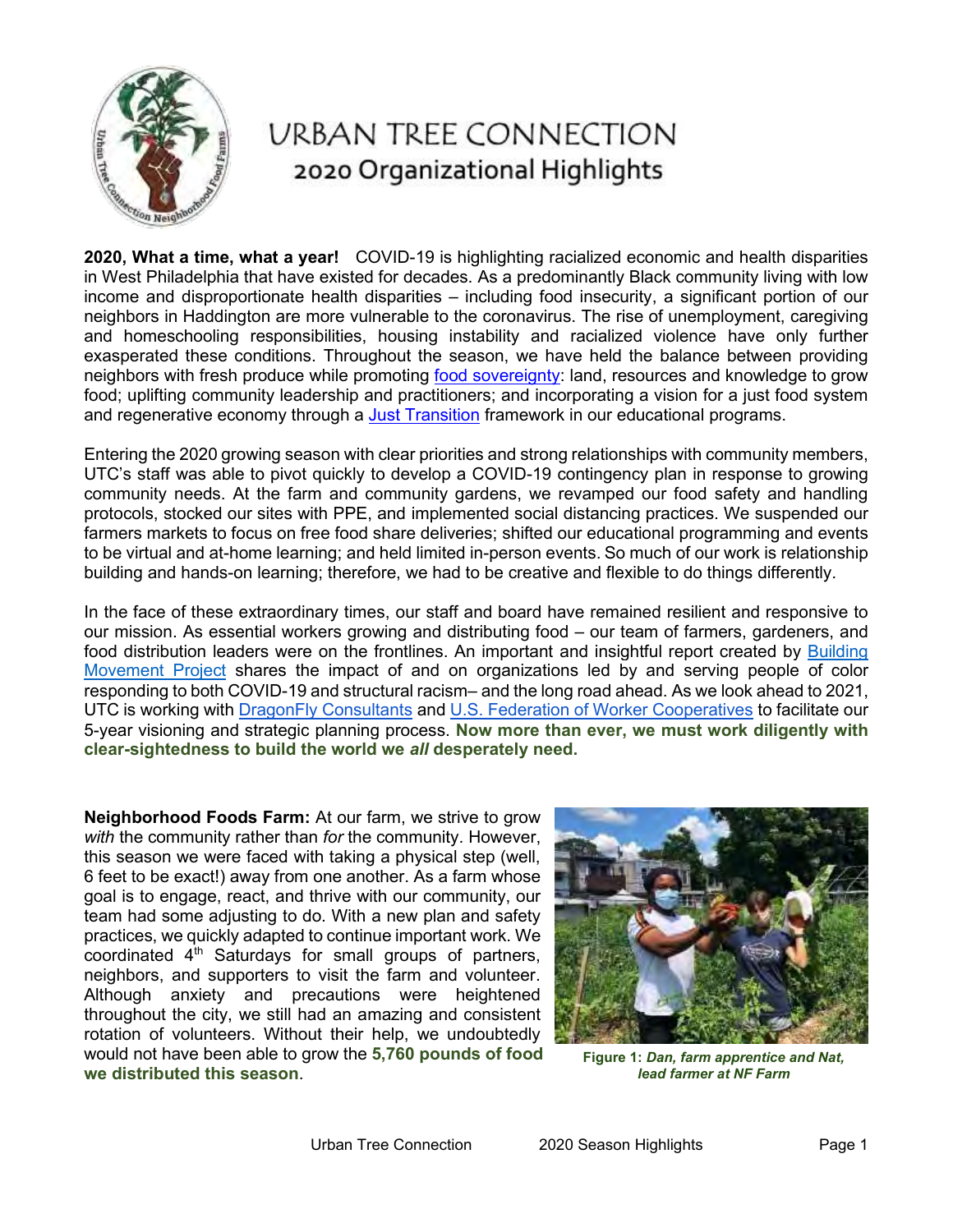*Farm Apprenticeship:* This season we welcomed our first adult/community Farm Apprentice. Daniel Clymer, a beginning farmer and West Philly native, started early in the season and worked with us until late October. In addition to learning about urban agriculture, sustainable growing practices, harvesting, volunteer management, leading farm tours and community food distribution, Dan's contributions were significant to our success at Neighborhood Foods Farm. As the first Farm Apprentice, Dan paved the way for us to create a role that harnesses and develops community participation and leadership.

*Sustainability Projects:* With an increase in food insecurity due to the pandemic and social unrest, we wanted to ensure a successful and productive year at the farm. As such, we spent the beginning of the season building up our soil health -- no till, organic soil remediations, companion planting, and rotation of crops. We continued our sustainability practices from previous seasons (*apothecary, pollination*), and we*:* upgraded our composting system into a vermicomposting bin; allotted a season of rest to our largest hoop house and recycled its plastic for a second hoop house; saved seed from our Paul Robeson tomatoes, and utilized companion planting and woodchipping to support our organic pest management.

**Partnerships:** We partnered with [Carversville](http://www.carversvillefarm.org/) Farm [Foundation](http://www.carversvillefarm.org/) to receive an abundance of organic vegetable transplants. With this donation, **we were able to grow 5,760 pounds of food at Neighborhood Foods farm for** 



*Figure 2. High tunnel at the NF farm (above)*

*"With pandemic restrictions, increases in gun violence all over the city and protests happening on a weekly basis, the farm became an oasis for me. I'd come to pick up my CSA, weed a row of veggies, or paint the landscape. Spending time outdoors in nature was a balm for my mental and emotional health."*

-**Ellissa Collier**: Volunteer, CSA member, neighbor

**neighbors**; and provide our community gardens with a variety of culturally significant starts. We also worked with [Local Food Safety Collaborative Project](https://localfoodsafety.org/about-lfsc/) and the [PA Farmers Union](https://pafarmersunion.org/) to produce a risk assessment training video for farmers across PA.

## *Haddington's Favorite Crops This Season*



**Paul Robeson Tomatoes** We grew these large heirloom tomatoes and kept seeds for next season.

**Beets** Community members enjoyed both the roots and leaves of these beets!

**Swiss Chard** These rainbow-colored greens were a crowd pleaser because of their taste and appearance.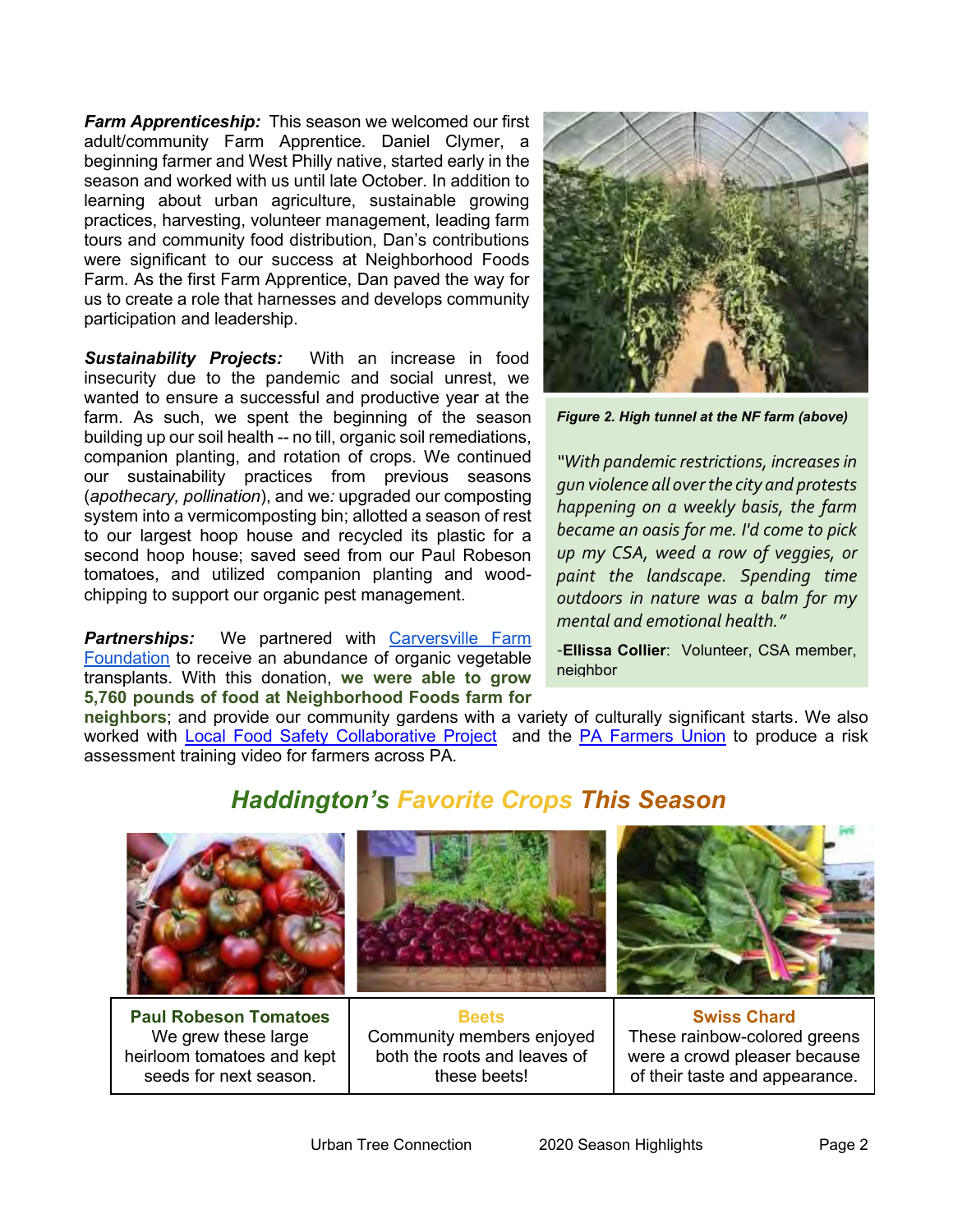**Community Food Distribution:** Typically, food distribution at UTC is centered around affordable, community-led farmers markets operated by community members and youth and our \$5 CSA share program. However, COVID-19 contingency planning pushed us to re-evaluate our food distribution methods. After talking to our neighbors and community leaders, we confirmed our suspicions that food insecurity was on the rise in the community due to economic instability caused by the pandemic. Because of this and the higher risk of transmission, we pivoted away from running farmers markets this season.

*Free Food Share Project:* Instead of markets, we collaborated with 5 block captains to pilot our Free Food Share Project and deliver CSA-style boxes of produce weekly to 3 neighboring blocks in June. With block captains, we developed a system that uplifted their pre-existing leadership on their blocks. Block captains signed up their neighbors for the food shares and served as the drop-off/pick-up point for the families on their block. Our survey at the end of June confirmed people's continuing need for free food shares, so we extended the project through the end of October. In July we expanded the project, to include 9 block captains across 6 blocks.

We were able to make **100% of these shares free** and offer Block captains a weekly stipend due to generosity of individual donors and funders; and committed volunteers that supported harvest days. **In total, we distributed 1,450 food shares to 122 families.** 

*Community Supported Agriculture (CSA) Program:* In August, we re-opened our CSA program, where members receive 5-7 produce items weekly for \$5 (valued at \$25 retail cost). To further ensure that membership is accessible and



**Figure 3:** *Contents of a CSA/food share box*



**Figure 4:** *Junior Block Captain, Nora*

affordable, neighbors can sign up on a weekly basis, and we encourage the use of Senior and Women Infant and Children Farmer's Market Nutrition Program vouchers, Supplemental Nutrition Assistance Program (SNAP/EBT), and incentives like Philly Food Bucks which increase the purchasing power of members who use SNAP by 40%. We distributed **44 shares to 4 CSA members** - some who also volunteered at the farm on harvest days.

*Food Donations:* UTC achieved **zero food waste** through donating over **1,300lbs. of produce** to:

- o [West Philly Bunnyhop](https://www.bunnyhopphl.com/) and [Front Line Meals,](https://www.instagram.com/front_line_meals/) mutual aid groups formed in response to COVID-19, that delivered fresh produce and cooked meals to families in West Philadelphia
- o [Food Not Bombs](https://foodnotbombs.net/new_site/map/pennsylvania.html)
- o Smart Beginnings Early Childhood Education Center
- o UTC Youth Apprentices, community volunteers, neighbors and Staff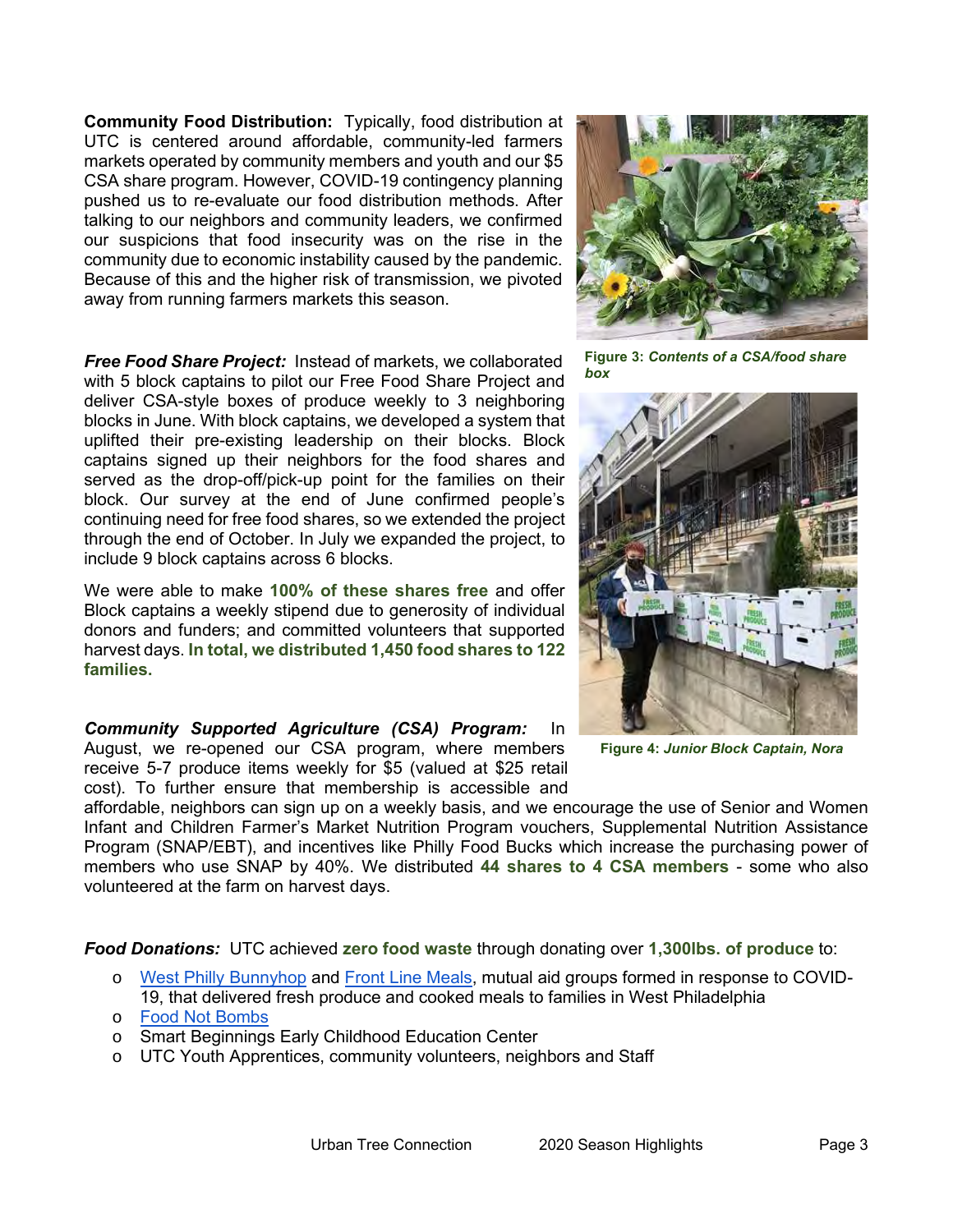

**Youth Apprenticeship Program (YAP):** Staff mentored 7 high school students this season, through our five-month paid program that introduces young people of color, primarily from Haddington, to agroecology and the Just Transition framework. Each apprentice receives 1:1 mentorship from staff as well as collective sessions that grow their knowledge and capacities to build a community rooted food system. These sessions dig deeper into issues of food, land, and environmental justice -- in relationship to our local work and the world at large. Due to COVID-19, YAP 2020 was a hybrid program that existed mostly online, but with some in-person opportunities. To go virtual, we utilized Zoom, Venngage, Microsoft Teams, and youth kits that included all the supplies needed for at-home cooking and gardening.

*Mentorship:* **We believe that true growth does not happen individually, but in collective work together.** The apprenticeship model focuses on delivering scaffolded and adaptive education to address the

needs and interests of youth apprentices (YAs) in our program. YAs were mentored by 3 unique community builders. Each mentor created videos that taught different aspects of Just Transition through tangible skills such as growing and sharing food. During the summer, YAs met with mentors virtually to discuss and apply their learnings to at-home gardening, as they could not be on-site due to COVID. YAs met with mentors for weekly Straight Talk sessions to develop their emotional intelligence and communication skills. During the fall session, YAs visited UTC's garden and farm sites in-person with their mentors. For in-person series, mentors focused their lessons on apothecary. YAs learned how to collect and dry herbs for medicinal purposes, along with their healing modalities. The in-person sessions allowed the YAs to be on the land and gain a better understanding of UTC's place-based work.

## **Videos by YA mentors can be found at [Urban Tree Connection's YouTube page](https://www.youtube.com/user/UrbanTreeConnection)**

*Just Transition:* During the summer sessions, youth engaged in 6 workshops on Just Transition. The sessions included:

- ➢ Economy & Ecology
- ➢ Cooperation vs. **Exploitation**
- ➢ Deep Democracy vs. **Militarism**
- $\triangleright$  Regeneration vs. Dig, Dump, and Burn
- ➢ Social Well-Being vs. Enclosure of Wealth and Power
- ➢ Caring & Sacredness vs. Consumerism & Colonialism



After each session, youth created infographics to share what they learned with neighbors. Their infographics were included in weekly Food Share Boxes. Through this process, YAs developed their capacities to work in groups and independently, while also gaining graphic design skills and learning how to effectively communicate UTC's values and framework with community members.

Urban Tree Connection 2020 Season Highlights Page 4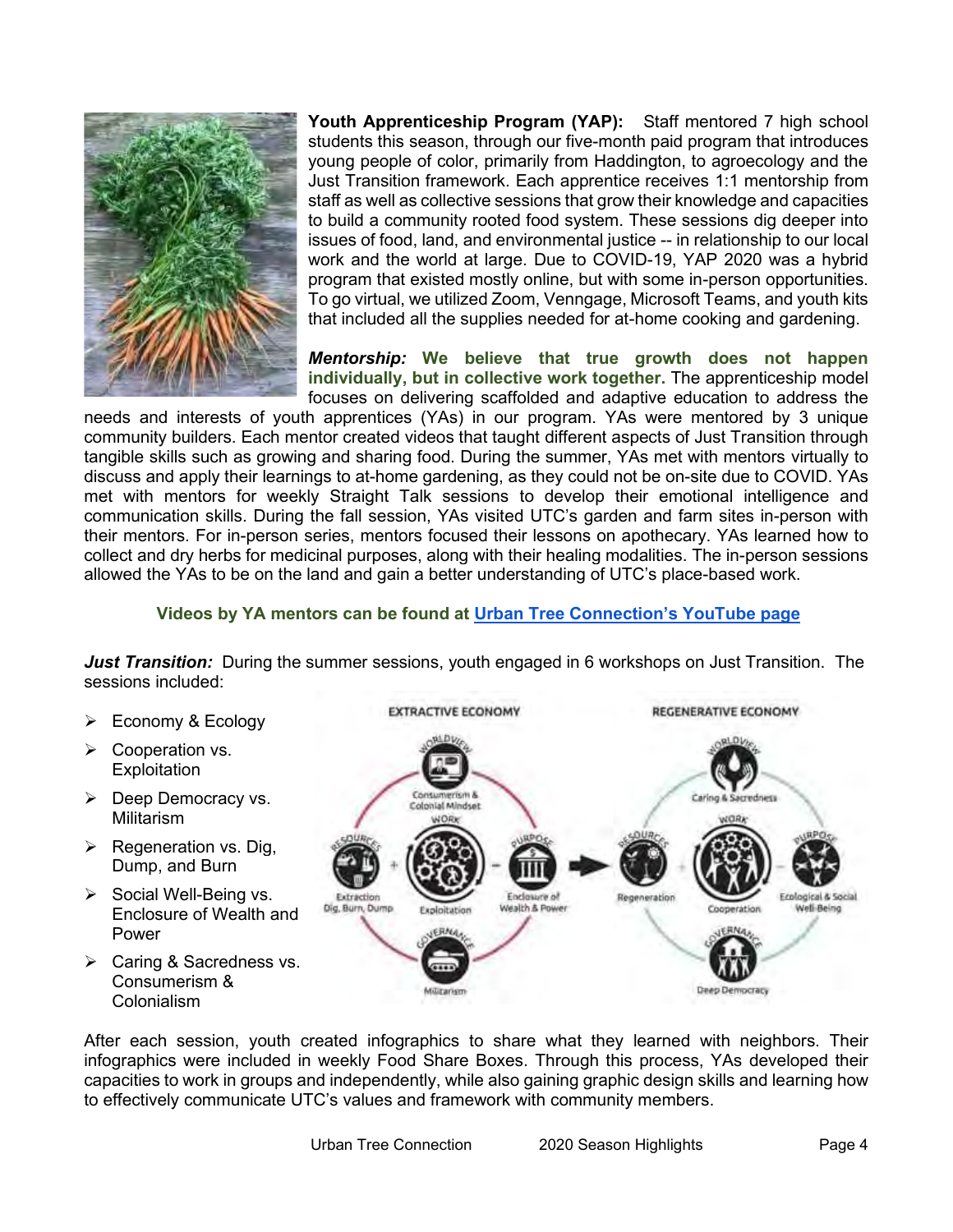*Culinary Classes:* We partnered with Chef Sherimane Johnson of Night [Owl Vegan](https://nightowlvegan.com/) to host an 8-week culinary series focused on plant-based meals with youth apprentices. We supplied each youth a culinary kit for their home, along with a food share box every week from Neighborhood Foods Farm. Each week

the youth learned new skills for cooking with vegetables, including knife skills, sautéing, pickling, and salad preparation. At the end of the season, the youth planned a community cooking tutorial to lead with Chef Sherimane at our annual Harvest Party.

**Straight Talk:** Critical to the success of our work with youth is an accountability framework based on the [Food](https://www.thefoodproject.org/)  [Project's](https://www.thefoodproject.org/) "Straight Talk" model- which provides guiding principles for giving and receiving feedback. It offers youth an opportunity to reflect on the strengths and areas for growth they observe in their peers, themselves, and their mentors. In each of the 13 Straight Talk sessions, YAs set goals for incorporating the feedback into their work and lives. By routinely checking in on how they were implementing their goal, we built a culture of trust and support that increased social and emotional intelligence within the YAs. UTC sees the development of socioemotional capacities as a necessary component of creating a healthy community-rooted food system.

*"Since my introduction to Urban Tree Connection and the YAP program, I'm glad to say that my time was well spent. The people that I met and the knowledge I obtained have helped me grow and develop as a person. After all, if I hadn't taken the opportunity to be a part of this organization, I would have never met my best friend who was an apprentice like myself.* 

*Their strong belief in building a safer and more sustainable community as well as the Just Transition teachings has opened my eyes to what our communities could and should be. I hope the future young people who decide to be a part of YAP do not take their experience for granted, because what I experienced will never be forgotten."*

**Zafir,** 2<sup>nd</sup> year Youth Apprentice

**Multigenerational Community Education Classes:** UTC hosted four virtual classes led by local community educators and practitioners:

- ➢ *Healing the Body with Herbs and Awareness,* taught by Ayesha from [Wildflower Wellness](https://www.wildflowerwellness.center/)
- ➢ *Developing Healthy Habits*, Dr. Sunlight Little
- ➢ *Fuel for Fall: Kitchen Remedies to Build the Body During Cold and Flu Season,* Ayesha
- ➢ *Pickling Class*, Chef Sherimane

Over 40 community members attended the series, and we received feedback via online surveys showing that participants learned healthy habits, benefits from plant-based foods, and wellness remedies for cold and flu season.

**Partnerships:** Some key partnerships that supported our education programs this season include:

- o SWWAG (Southwest and West Agricultural Group) to develop COVID-19 contingency plans for youth programming; and generate resources together
- o [Civic House at UPenn](https://www.vpul.upenn.edu/civichouse/) and [Bridging the Gaps](https://www.bridgingthegaps.info/) provided us with interns that supported UTC's social media and Youth Apprenticeship Program
- o [Philadelphia Youth Network's](https://www.pyninc.org/) and [Urban Affairs Coalition](http://www.uac.org/) summer Workready program

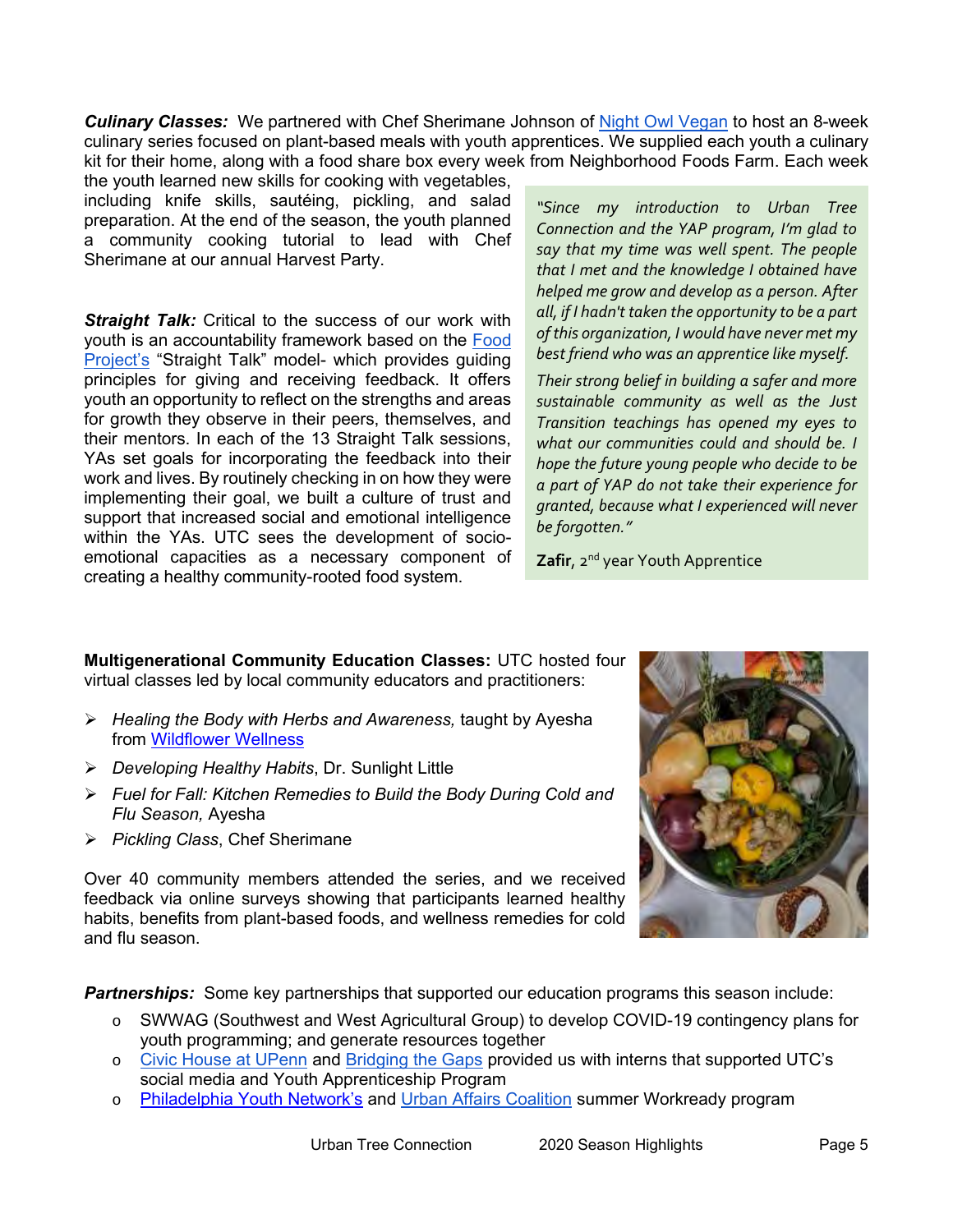**Community Gardens and Outreach:** Our community gardens and green spaces are the foundation of UTC's connection to the Haddington neighborhood. As the summer progressed and regulations were adjusted, we were able to slowly coordinate small groups of gardeners and volunteers return to the gardens. Our community members were excited to get out of the house to garden; we shared gardening tips and safety precautions to take together. Through reaching out, providing protective gear, and being a general source of support, our staff deepened UTC's relationship with neighbors. With the odds against us, we still had a great season with meaningful experiences.



**Figure 5:** *a young gardener shows off her harvest at Pearl St. Garden*



**Figure 6:** *intergenerational gardening at Pearl St. garden*

Partnerships and Projects: Located just off the corner of 54<sup>th</sup> and Westminster in West Philly, our Queen's Garden needed a serious redesign to make the space more accessible for elders and families. With the leadership of Nefertari Muhammed, a dedicated community leader that has managed this garden for years, we are in the process of upgrading this garden to give the community a safe space to grow food, learn, meditate, and create new bonds that in turn help us restore our community. [Tiny WPA,](http://www.tinywpa.org/) a West Phillybased non-profit, has also been integral to the Queen's Garden rebuild by providing community-centered design.

We partnered with the [Philadelphia](https://www.phillyorchards.org/) [Orchard Project \(](https://www.phillyorchards.org/)POP) to revitalize our fruit orchard at the Pearl St. Conestoga Garden. In recent years, our fruit trees have fallen into poor health. Thankfully, POP chose our organization as part of their restoration initiative and taught us how to best care for our trees and plant new ones. With new skills, we are excited to plant-up our fruit orchard and redesign the landscape with new fruit trees, flowers, and pollinator walls. This was a great learning experience and opportunity

for us to connect with new allies working for the same goals: **connecting community to land to produce more food and promote holistic wellbeing.**

*Harvest Party:* We closed out our season with our annual Harvest Party. Normally, community members would gather at the Pearl Street Garden for food and festivities, but this has not been a normal year. Nevertheless, our goal was the same: **to celebrate a great season with the community members that made it possible!**  This year, the Harvest Party was a virtual celebration and UTC staff worked together to create a welcoming, interactive, and fun event. We distributed our final harvest for the season and raffled off gardening and cooking equipment and supplies. We honored a host of volunteers, youth, and community members for all the hard work and support they gifted one another this season.

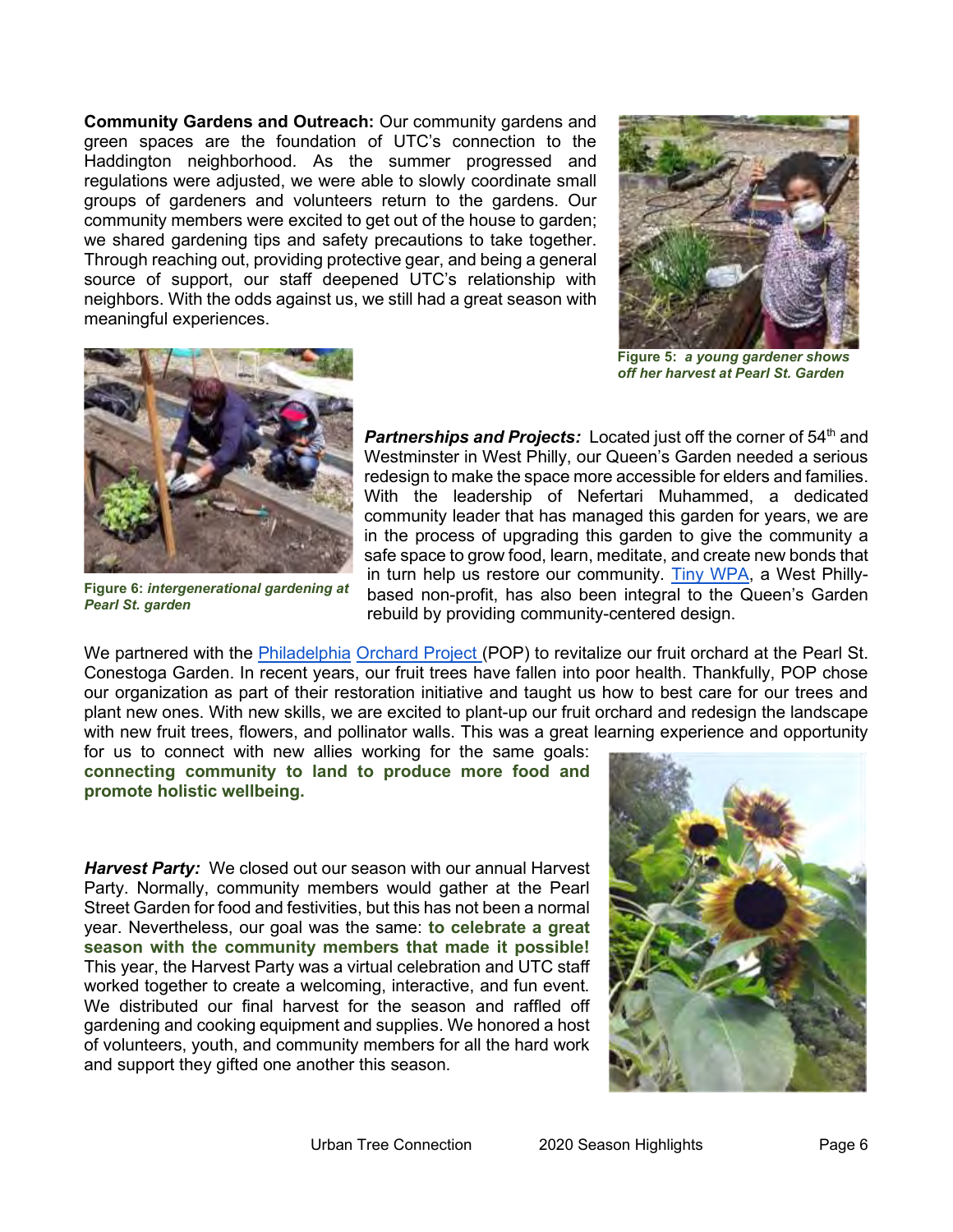**External Presence:** UTC Staff and board were featured in some key articles and panel discussions this year that highlighted our food sovereignty projects:

- ➢ [The Philadelphia Citizen, How to Grow Food in Philadelphia](https://thephiladelphiacitizen.org/how-to-grow-food-philadelphia/)
- ➢ [American Heart Association, Farms Flourish in Philadelphia Neighborhood](https://www.heart.org/en/news/2020/04/16/farms-flourish-and-nourish-in-philadelphia-neighborhood)
- ➢ [WHYY: Victory Gardens](https://whyy.org/segments/can-coronavirus-victory-gardens-quell-post-pandemic-hunger/)
- ➢ [Philadelphia Citizen: How to Grow Food](https://thephiladelphiacitizen.org/how-to-grow-food-philadelphia/)
- ➢ [The Food Trust: Farm to School Champions](http://thefoodtrust.org/what-we-do/schools/farm-to-school/farm-to-school-champions/noelle-warford%20https:/corpblog.viasat.com/urban-trees/?utm_source=facebook&utm_campaign=Corporate,Blog%20Post,GBS%20grant%20program&utm_medium=spredfast&utm_content=sf132643833&sf132643833=1)
- $\triangleright$  [Inside Viasat, Nonprofit feeds its community physically, financially and spiritually](https://corpblog.viasat.com/urban-trees/?utm_source=facebook&utm_campaign=Corporate,Blog%20Post,GBS%20grant%20program&utm_medium=spredfast&utm_content=sf132643833&sf132643833=1)
- ➢ [Generosity, How to Disrupt a Non-Profit Board](https://generocity.org/philly/2020/02/03/how-to-disrupt-a-nonprofit-board-and-how-not-to-stand-in-the-way/?fbclid=IwAR0sYwVi2Fm4z6jL0ANP6tIuFLPd5brqqiDzn2I2Zz_5dlKJ3EVItG44dyk)

## *Featured Panels/Speakers:*

- ➢ March: Pennsylvania Women's Agriculture Network's, '*[Resilient food system during crisis'](https://psu.zoom.us/rec/play/uJB5dez7pz43SdKd5gSDVqMvW9S1fPms13JL-_oLxUm3VSMGYVOlYOMUYaW2O0ZW8kdpWHW59O6pKIk?startTime=1585322832000&_x_zm_rtaid=HKeUOuweRYmMwod8REAQwQ.1585594277012.78168cdc86d95552f237b25f2bdb55c5&_x_zm_rhtaid=369)*
- ➢ June: Get Healthy Philly's, *city-wide Farmer's Market Operators Panel*
- ➢ September: Penn State Extension's, *Equity in Farmer's Markets/Food Distribution models*
- ➢ September: Philabundance, *Food Insecurity + Inequity in Philadelphia*

**Generating Resources:** UTC is people-powered, including the people that share our vision of a more just society and demonstrate their commitment through investment in our work. Our supporters coordinated their efforts to generate resources during one of our most challenging years for our community, city, and world. Some key highlights include:

- $\circ$  UTC's board launched a GoFundMe Campaign raising \$8,503 = 425 free food shares for families
- $\circ$  Selected by the members of The Transitional Network's Giving Circle to receive a \$25,000 award
- o Recipient of PHL-COVID 19 Relief Fund; Bread & Roses COVID-19 Relief Fund
- o Awarded a 3-year PHENND VISTA position to support our organizational capacity building efforts

We also graciously received support from the following foundations and funds:

| Whole Cities Foundation             | The Philadelphia Foundation                          |
|-------------------------------------|------------------------------------------------------|
| <b>Viasat Business Support</b>      | Sprouts Healthy Communities Foundation               |
| Bryn Mawr Presbyterian Church       | <b>Bread and Roses Community Fund</b>                |
| Rosenlund Family Foundation         | Claneil Foundation                                   |
| The Allen Hilles Foundation         | Leo & Peggy Pierce Family Foundation                 |
| Patricia Kind Family Foundation     | First Presbyterian Church of Philadelphia            |
| Verizon Foundation                  | Catholic Campaign for Human Development              |
| Henry E. Niles Foundation           | Dolfinger McMahon                                    |
|                                     | <b>Lindback Foundation</b>                           |
| Merck Family Fund                   | Philadelphia Committee of The Garden Club of America |
| <b>Wawa Foundation</b>              | <b>Clif Bar Foundation</b>                           |
| <b>Union Benevolent Association</b> | The Food Trust - Pennsylvania Fresh Food Financing   |
| The Barra Foundation                | Initiative (FFFI)                                    |
| Alfred & Mary Douty Foundation      | Garfield Charitable Fund                             |
| Providence Garden Club              | Independence Foundation                              |
| Farm Aid Inc.                       | Berkowitz Foundation                                 |
| 1830 Foundation                     | Whole Foods Market                                   |